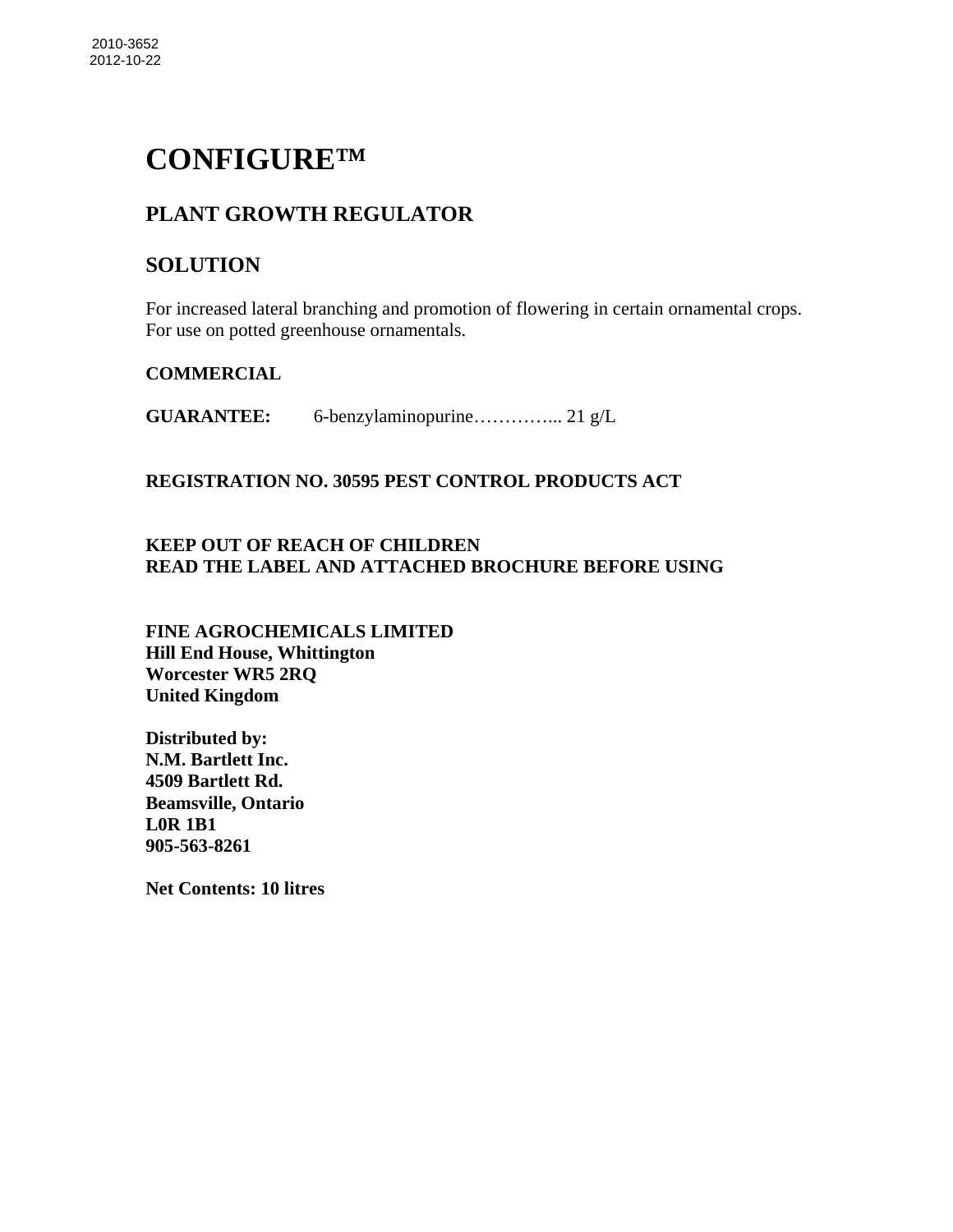#### **PRECAUTIONS**

#### KEEP OUT OF REACH OF CHILDREN.

Causes moderate eye irritation. Avoid contact with eyes, skin or clothing.

Harmful if swallowed or absorbed through skin. Wash thoroughly with soap and water after handling. Remove and wash contaminated clothing before re-use.

Wear long pants, a long-sleeved shirt, shoes plus socks, chemical-resistant gloves and goggles or a face shield during mixing, loading, application, clean-up, and repair activities.

Users should wash hands before eating, drinking, chewing gum, using tobacco or using the toilet.

Do not re-enter or allow re-entry into treated areas until 12 hours after application.

Keep unprotected persons out of the treated areas for the duration of the treatment period.

Do not contaminate feed or food.

If this pest control product is to be used on a commodity that may be exported to the U.S. and you require information on acceptable residue levels in the U.S., visit CropLife Canada's website at: www.croplife.ca.

#### **FIRST AID**

**IF SWALLOWED:** Call a poison control centre or doctor immediately for treatment advice. Have person sip a glass of water if able to swallow. Do not induce vomiting unless told by a poison control centre or doctor. Do not give anything by mouth to an unconscious person. **IF ON SKIN/CLOTHING:** Take off contaminated clothing. Rinse skin immediately with plenty of water for 15-20 minutes. Call a poison control centre or doctor for treatment advice. **IF IN EYES:** Hold eye open and rinse slowly and gently with water for 15-20 minutes. Remove contact lenses, if present, after the first 5 minutes, then continue rinsing eye. Call a poison control centre or doctor for treatment advice.

**IF INHALED:** Move person to fresh air. If person is not breathing, call 911 or an ambulance, then give artificial respiration, preferably by mouth-to-mouth, if possible. Call a poison control centre or doctor for further treatment advice.

Take container, label, or product name and Pest Control Product Registration Number with you when seeking medical attention.

#### **TOXICOLOGICAL INFORMATION**

Treat symptomatically.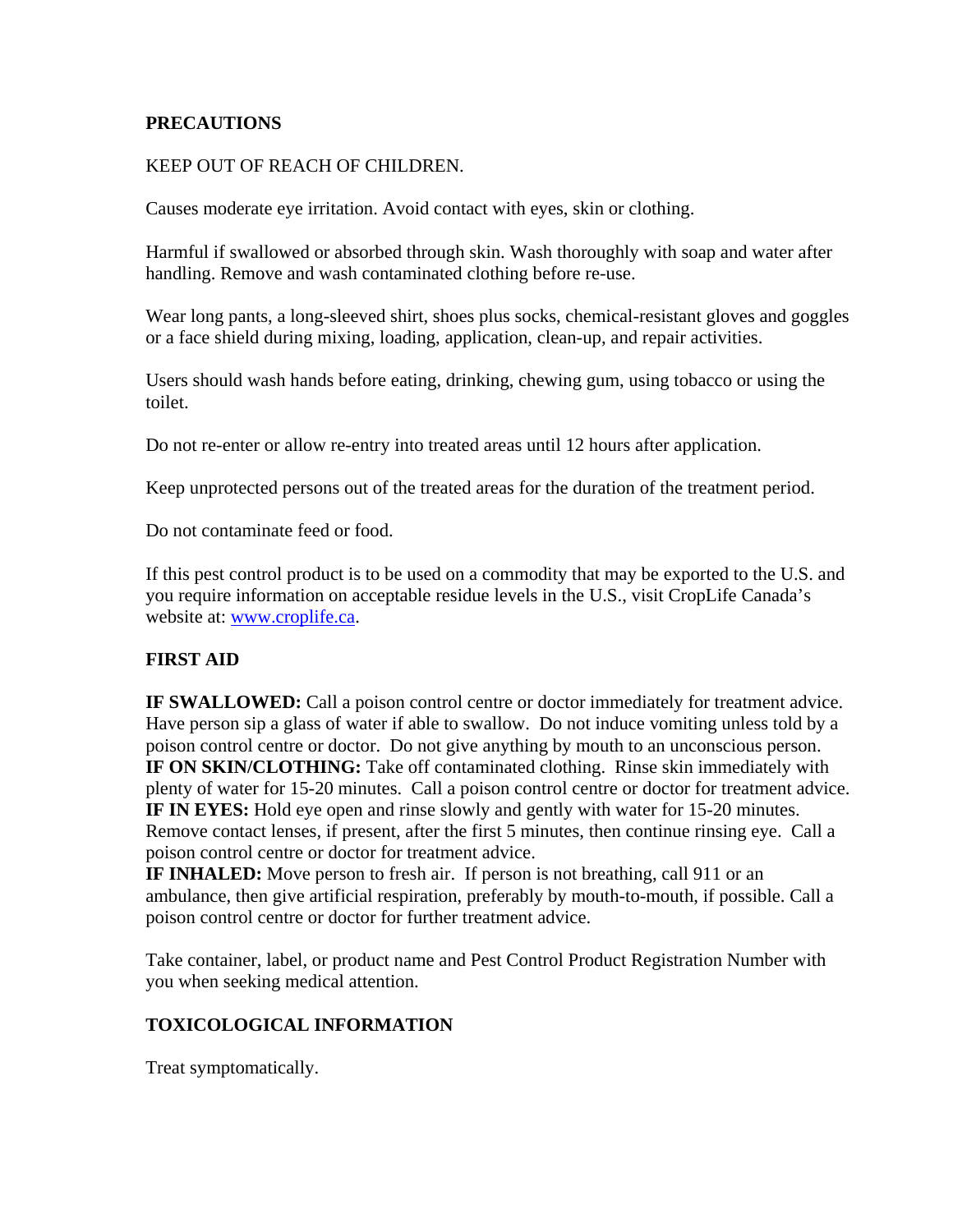# **STORAGE**

Avoid contamination of seed, feed and foodstuffs.

#### **DISPOSAL**

Do not reuse this container for any purpose. This is a recyclable container, and is to be disposed of at a container collection site. Contact your local distributor/dealer or municipality for the location of the nearest collection site. Before taking to the collection site: Triple- or pressure-rinse the empty container. Add the rinsings to the spray mixture in the tank. Make the empty container unsuitable for further use.

If there is no collection site in your area, dispose of the container in accordance with provincial requirements.

For information on the disposal of unused, unwanted product, contact the manufacturer and the provincial regulatory agency. Contact the manufacturer and the provincial regulatory agency in case of a spill, and for clean-up of spills.

# **ENVIRONMENTAL PRECAUTIONS**

Do not apply directly to aquatic habitats (such as lakes, rivers, sloughs, ponds, prairie potholes, creeks, marshes, streams, reservoirs or wetlands) and estuarine/marine habitats. Do not contaminate the above aquatic habitats when cleaning and rinsing spray equipment or containers.

Toxic to certain beneficial insects. Minimize spray drift to reduce harmful effects on beneficial insects in habitats next to the application site such as hedgerows and woodland. DO NOT contaminate irrigation or drinking water supplies or aquatic habitats by cleaning of equipment or disposal of wastes.

#### **NOTICE TO USER**

This pest control product is to be used only in accordance with the directions on the label. It is an offence under the *Pest Control Products Act* to use this product in a way that is inconsistent with the directions on the label. The user assumes the risk to persons or property that arises from any such use of this product.

#### **GENERAL INFORMATION**

CONFIGURE™ Plant Growth Regulator increases lateral branching and promotes flowering in certain ornamental crops. IN Addition, applications of CONFIGURE™ Plant Growth Regulator may reduce the overall height of the plant resulting in more compact and marketable plants.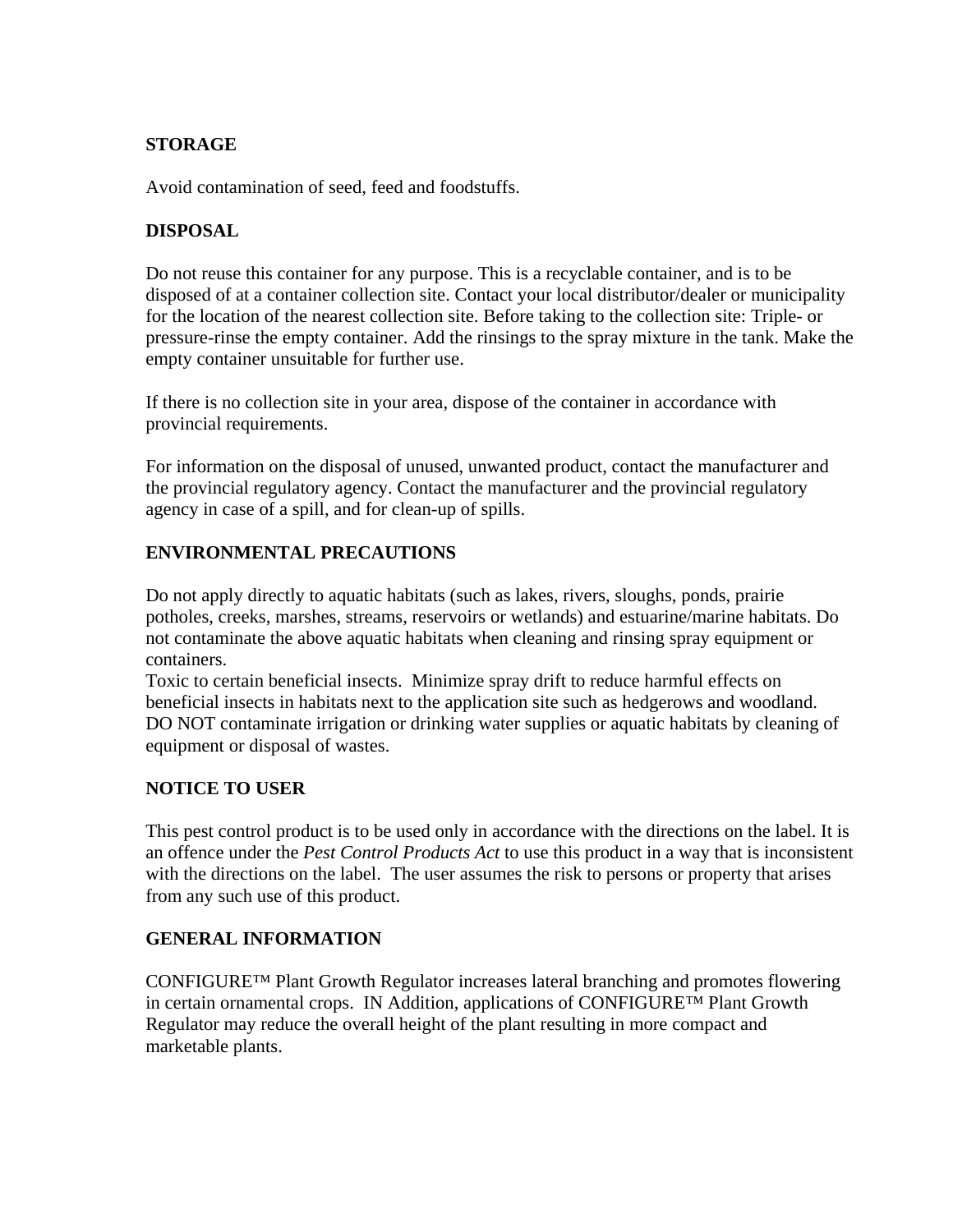Plant response to CONFIGURE™ Plant Growth Regulator can be strongly influenced by cultural and environmental variables. Growing media, water/fertilizer management, temperature, light, greenhouse composition, and other cultural practices may impact plant response. Plant size, container size, and cultivar or variety can also influence treatment response. Although multiple cultivars have been tested for sensitivity to CONFIGURE™ Plant Growth Regulator and have demonstrated high levels of tolerance, it is impossible to insure an acceptable response in all cultivars. **First time users of CONFIGURE™ Plant Growth Regulator should first conduct trials on a limited number of plants to determine crop response.** 

#### **DIRECTIONS FOR USE**

**Do not apply this product through any type of irrigation system**.

#### **FOR USE IN: COMMERCIAL GREENHOUSES, GLASSHOUSES (WHERE PLANTS ARE GROWN IN CONTAINERS).**

# **APPLICATION INFORMATION**

Apply CONFIGURE™ Plant Growth Regulator as a foliar spray using standard foliar application spray equipment. Make sure that sufficient volumes are used to thoroughly wet foliage. Spray uniformity is equally important. **Uniformly apply 2 liters of finished spray solution to 10 m<sup>2</sup> of area**.

#### **DIRECTIONS FOR USE**

#### **Holiday Cactus (***Schlumbergera* **spp.,** *Rhipsalidopsis,* **spp***.***):**

CONFIGURE™ Plant Growth Regulator can be applied as a foliar spray to: 1) promote vegetative branching; or 2) increase the number of flower buds under reproductive conditions. Results vary with cultivar; therefore, conduct trials on a small group first.

*To increase branching under vegetative conditions:*Apply CONFIGURE™ Plant Growth Regulator at 100 ppm as a uniform foliar spray after planting when new vegetative growth begins.

*To increase the number of flower buds under reproductive conditions:* Apply CONFIGURE™ Plant Growth Regulator at 100 to 200 ppm as a uniform foliar spray after the start of short days following leveling, or when flower buds become visible. The rate required will vary among cultivars. Users are recommended that when using Configure Plant Growth Regulator for the first time on a given cultivar, treat a small number of plants with the lowest recommended use rate (100 ppm), evaluate the results, and adjust the rate accordingly, to a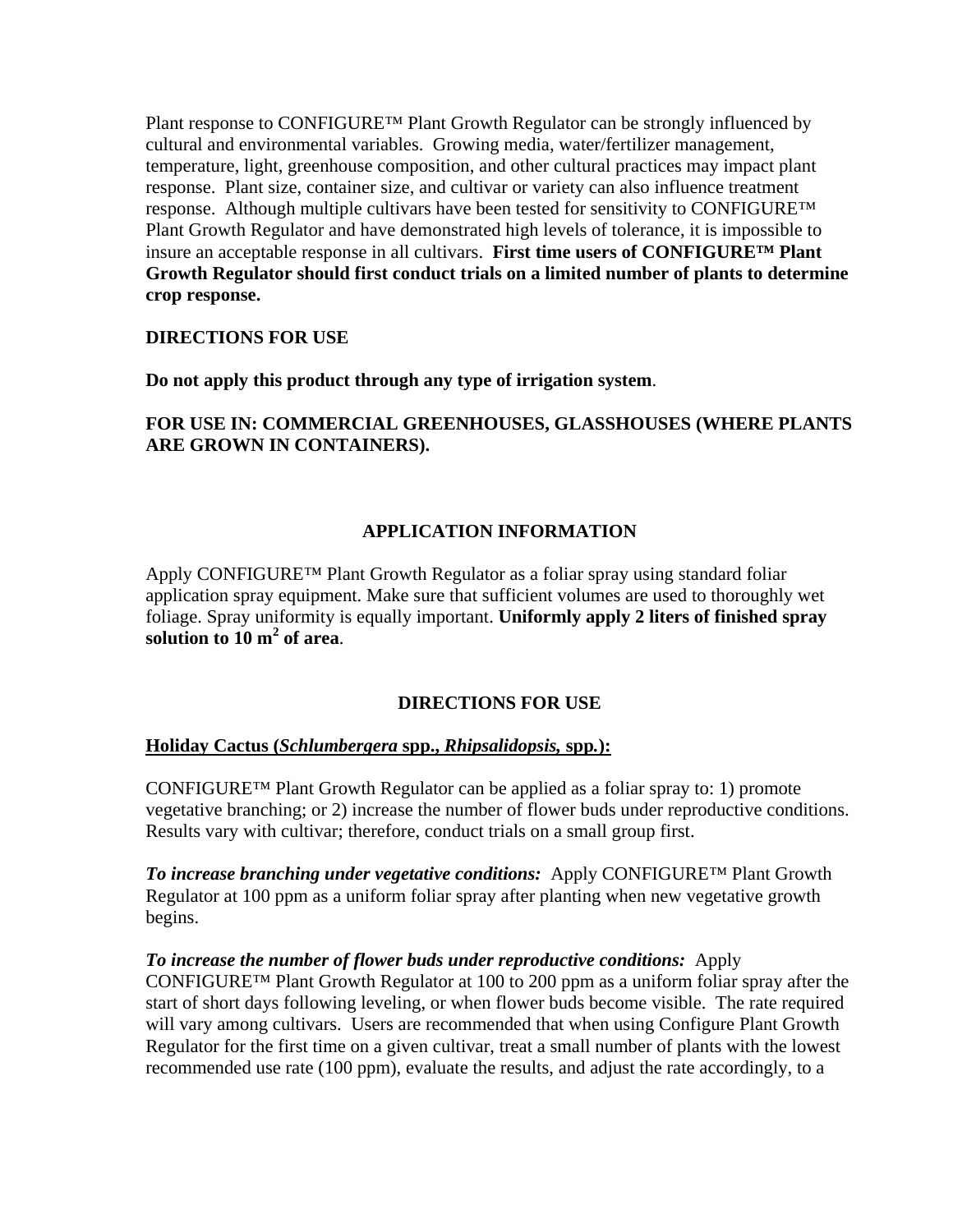maximum of 200ppm, for the remaining plants. Below are specific guidelines based on lighted or natural season grown plants.

*For floral initiation under short day conditions (i.e., lighting/black clothing)*: Wait 5 to 10 days after the start of short days to level by removing immature phylloclades. Make a single application of CONFIGURE™ Plant Growth Regulator immediately following or 1 day after leveling.

*For floral initiation under natural environmental conditions*: Make a single application of CONFIGURE™ Plant Growth Regulator after flower buds first become visible (i.e., pinpoint bud stage). First visible bud varies by cultivar. Avoid early applications which will result in phylloclade promotion and delayed flowering.

# **Plantain Lily (***Hosta* **spp.):**

Use of CONFIGURE™ Plant Growth Regulator on *Hosta* can promote lateral growth of finished plants by inducing the outgrowth of axillary and rhizomic buds. CONFIGURE™ Plant Growth Regulator can also be used to increase offsets during propagation.

*For the promotion of lateral growth on finished plants:* Apply CONFIGURE™ Plant Growth Regulator at rates ranging from 1000 – 3000 ppm in a uniform spray volume. CONFIGURE™ Plant Growth Regulator is most effective when plants are fully established prior to application (i.e., at least 3 to 4 weeks after potting), when there is evidence of surface root development, but before flower initiation. Apply 1-2 times. However maximum application rate should not be exceeded.

*For increased production of offsets (propagation):* Apply CONFIGURE™ Plant Growth Regulator at rates ranging from 1000 – 3000 ppm in a uniform spray volume to fully established, actively growing stock plants. Repeat the application at 30-day intervals during the growing season. Offsets may be harvested at any time.

Treatment effects may vary by *Hosta* cultivar, and may respond differently to a given rate of CONFIGURE™ Plant Growth Regulator. Multiple applications at 30-day intervals using lower rates may be more effective than a single application at higher rates. Conduct trials on a small number of plants under actual use conditions to establish the proper use rates and timings.

#### **Purple Coneflower (***Echinacea purpurea***):**

Foliar applications of CONFIGURE™ Plant Growth Regulator have been shown to increase the number of branches when applied at rates of 300 to 900 ppm during active growth.

Apply CONFIGURE™ Plant Growth Regulator as a single foliar spray after plant establishment and resumption of growth (i.e., approximately 2 weeks after potting). Apply in a uniform spray volume of 2 liters of finished spray solution to  $10 \text{ m}^2$  of area. Application timing and rate may vary with cultivar. First time users of CONFIGURE™ Plant Growth